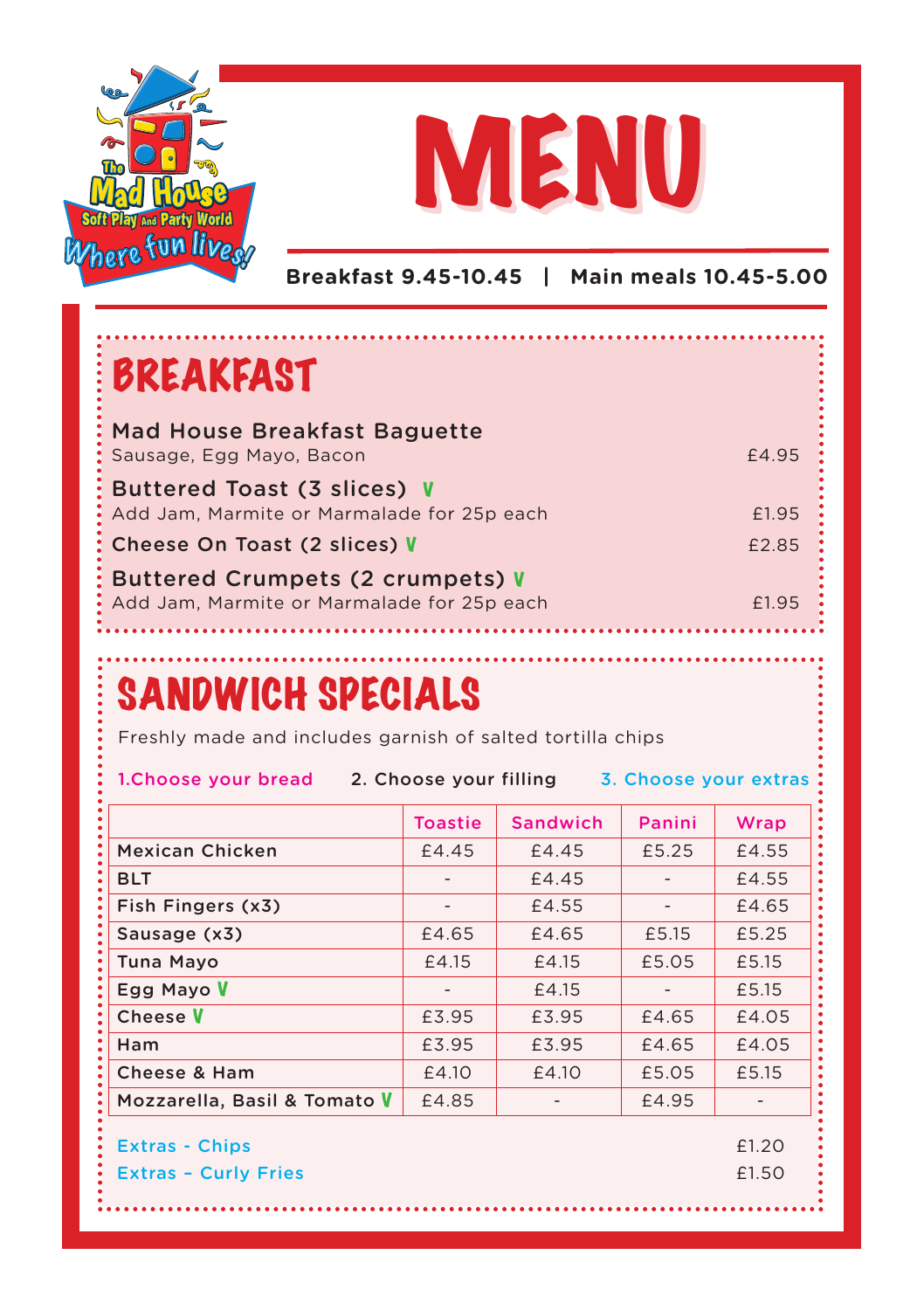# **MAINS**

| <b>Mad House Double Decker</b><br>Two beef patties, onion ring, bacon, melted cheese and gherkin<br>smothered with our inhouse burger sauce. Served with chips<br><b>Substitute Curly Fries for £1.20</b> | £8.25 |
|-----------------------------------------------------------------------------------------------------------------------------------------------------------------------------------------------------------|-------|
| <b>Mad House Beef Burger</b><br>With onion, lettuce, tomato, cheese, and burger sauce. Served with chips<br><b>Substitute Curly Fries for £1.20</b>                                                       | £5.45 |
| Mad House Chicken Burger<br>With onion, lettuce, tomato, cheese, and mayo. Served with chips<br><b>Substitute Curly Fries for £1.20</b>                                                                   | £6.95 |
| Mad House Veggie Burger V<br>With onion, lettuce, tomato, cheese and our inhouse burger sauce<br>Served with chips<br>Substitute Curly Fries for £1.20                                                    | £6.95 |
| Sausages x3 and Chips<br>Add Peas, Beans, Sweetcorn or Spaghetti Hoops for 90p each<br><b>Substitute Curly Fries for £1.20</b>                                                                            | £5.95 |
| <b>Fish Fingers x5 and Chips</b><br>Add Peas, Beans, Sweetcorn or Spaghetti Hoops for 90p each<br><b>Substitute Curly Fries for £1.20</b>                                                                 | £5.95 |
| <b>Chicken Nuggets and Chips</b><br>Add Peas, Beans, Sweetcorn or Spaghetti Hoops for 90p each<br><b>Substitute Curly Fries for £1.20</b>                                                                 | £5.95 |
| <b>Beef Nachos</b><br>With Cheese, Salsa, Sour Cream, Jalapeños                                                                                                                                           | £6.95 |
| <b>Veg Nachos V</b><br>With Cheese, Salsa, Sour Cream, Jalapeños                                                                                                                                          | £5.95 |
| <b>Homemade Beef Chilli</b><br>Your choice of Rice, Chips or Half and Half                                                                                                                                | £7.10 |
| Homemade Veg Chilli V<br>Your choice of Rice, Chips or Half and Half                                                                                                                                      | £6.80 |
| Homemade Pasta Bolognaise                                                                                                                                                                                 | £6.50 |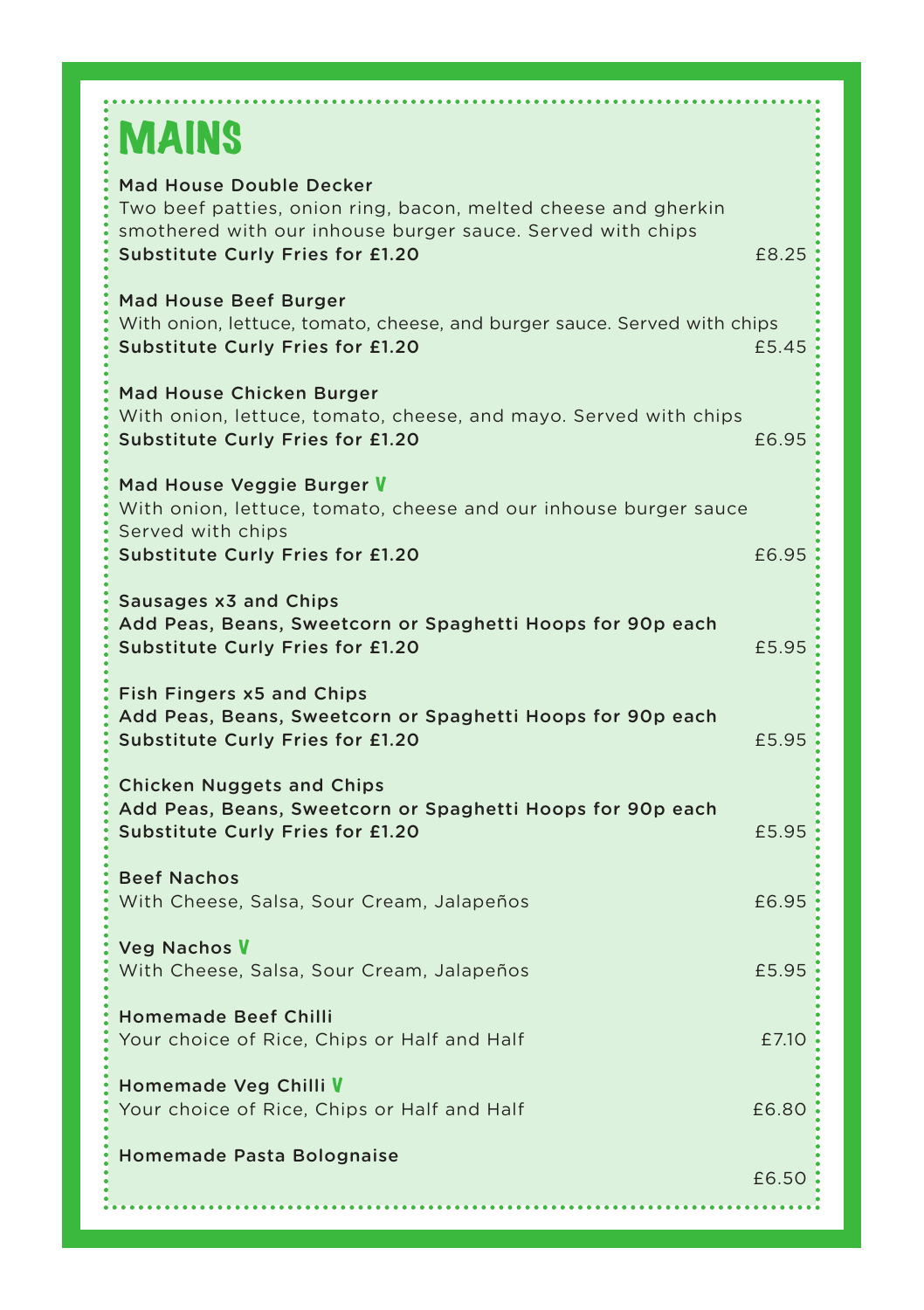## SALADS **Mexican Chicken 2008 2008 2008 2008 2008 2008 2008 2008 2008 2008 2008 2008 2008 2008 2008 2008 2008 2008 2008 2008 2008 2008 2008 2008 2008 2008 2008 2008 2008 Tuna Mayo** £6.15 **Cheese** £5.95 **Mozzarella & Tomato** £5.95 **Ham** £5.95 **Sweetcorn** £5.85 **Add second topping for £1.05** Iceberg lettuce, peppers, cucumber, tomato, red onion Choose Caeser or Balsamic dressing

## SIDES

..............

The perfect accompaniment to your main meal

| Chips                        | £3.05 |
|------------------------------|-------|
| <b>Mad House Dirty Chips</b> | £5.15 |
| <b>Cheesy Chips</b>          | £3.55 |
| <b>Curly Fries</b>           | £3.95 |
| Mozzarella Sticks (x6)       | £3.95 |
| Garlic Mushrooms (x8)        | £3.95 |
| Onion Rings (x6)             | £3.05 |
| Simple Salad                 | £1.95 |
| Garlic Bread (x2)            | £1.50 |

## JACKET POTATOES

| Served with a side salad.    |       |
|------------------------------|-------|
| <b>Beans</b>                 | £4.75 |
| <b>Cheese</b>                | £4.75 |
| Tuna Mayo                    | £5.05 |
| Egg Mayo                     | £4.95 |
| <b>Beef Chilli</b>           | £5.55 |
| Veg Chilli                   | £5.05 |
| <b>Homemade Bolognaise</b>   | £5.95 |
| Add second topping for £1.05 |       |
|                              |       |